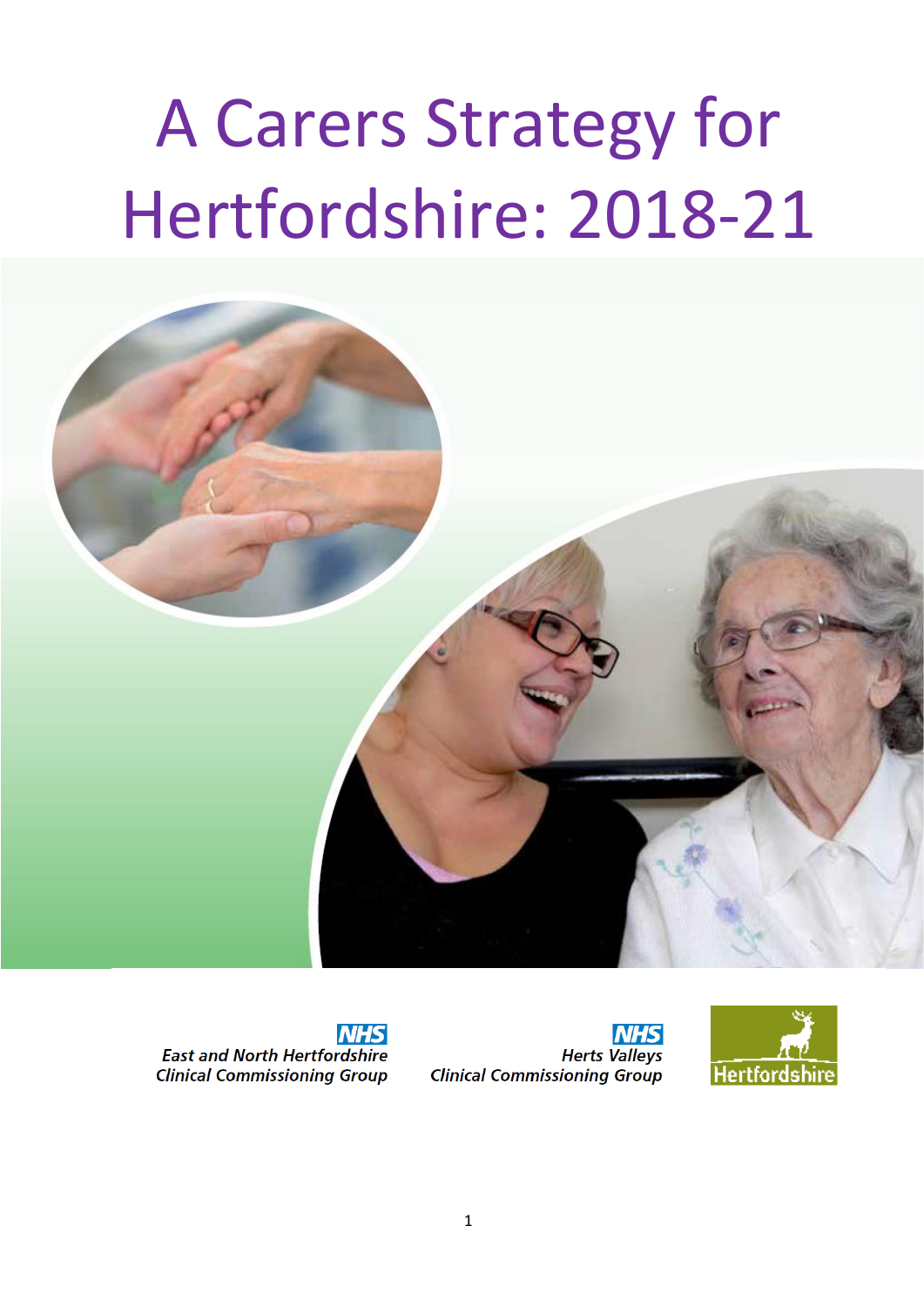#### **Executive Summary**

Hertfordshire County Council's Adult Care Services have refreshed this Carers Strategy for Hertfordshire in order to reaffirm our commitment to working in partnership with carers, health and social care providers and other agencies to support carers' wellbeing and help carers to carry on caring. The value of the 'work' family carers do in Hertfordshire is equivalent to £2bn, if it were to be provided as paid care.<sup>1</sup> We are fortunate to have a strong voluntary and community sector in Hertfordshire which works effectively in partnership with statutory organisations. By identifying carers earlier and ensuring they are referred to voluntary sector sources of support, we can ensure that statutory sector resources are focused on supporting those carers most in need or in crisis. We see this strategy as part of an ongoing conversation with carers, providers of services for carers and others. We welcome everyone's views on how to develop this vital area of work. This strategy focuses upon the needs of adult carers (over the age of 18) but sits alongside and complements the Young Carers Strategy that has been published by the County Council.

The updated objectives embedded in this Strategy build on those of the previous Strategy. They result from feedback from members of the Herts Carers Organisations Network, the multiagency Carers Partnership and Planning Group (PPG) and feedback from carers at strategy development forums held in November 2017 and February 2018. An action plan has been developed and included in this strategy which outlines the refreshed objectives and how we will look to deliver these across the partnership.

#### **Vision for the strategy**

Our overall direction, in line with government policy, is to work in ways which give people real control and choice over how they are supported.

We want to focus on the things that mean the most to carers that make the biggest difference, and are confident that if we do this we will move towards achieving better outcomes and better lives for the carers. The Carers strategy sets out a programme of realistic actions to ensure that the vital role of carers is recognised and supported during the next few years. We now need to respond to the immense commitment shown by carers, by committing ourselves to taking forward the priorities and actions in this document and making a real impact on the lives of local carers.

**Our vision is that together we deliver the objectives that carers have identified, that they should be able to:**

**•Carry on caring if they want to.**

**•Get good quality information and advice when they need it.**

**•Be recognised, feel respected and heard as carers and partners in care and experts in the needs of the person they care for.**

**•Have a life outside of and after caring, including working or volunteering if they want to & being able to fully access their local community and local services.**

- **•Stay mentally & physically fit and healthy**
- **Be safe**
- **•Access full benefit entitlements and financial advice.**
- **Receive consistent joined up services**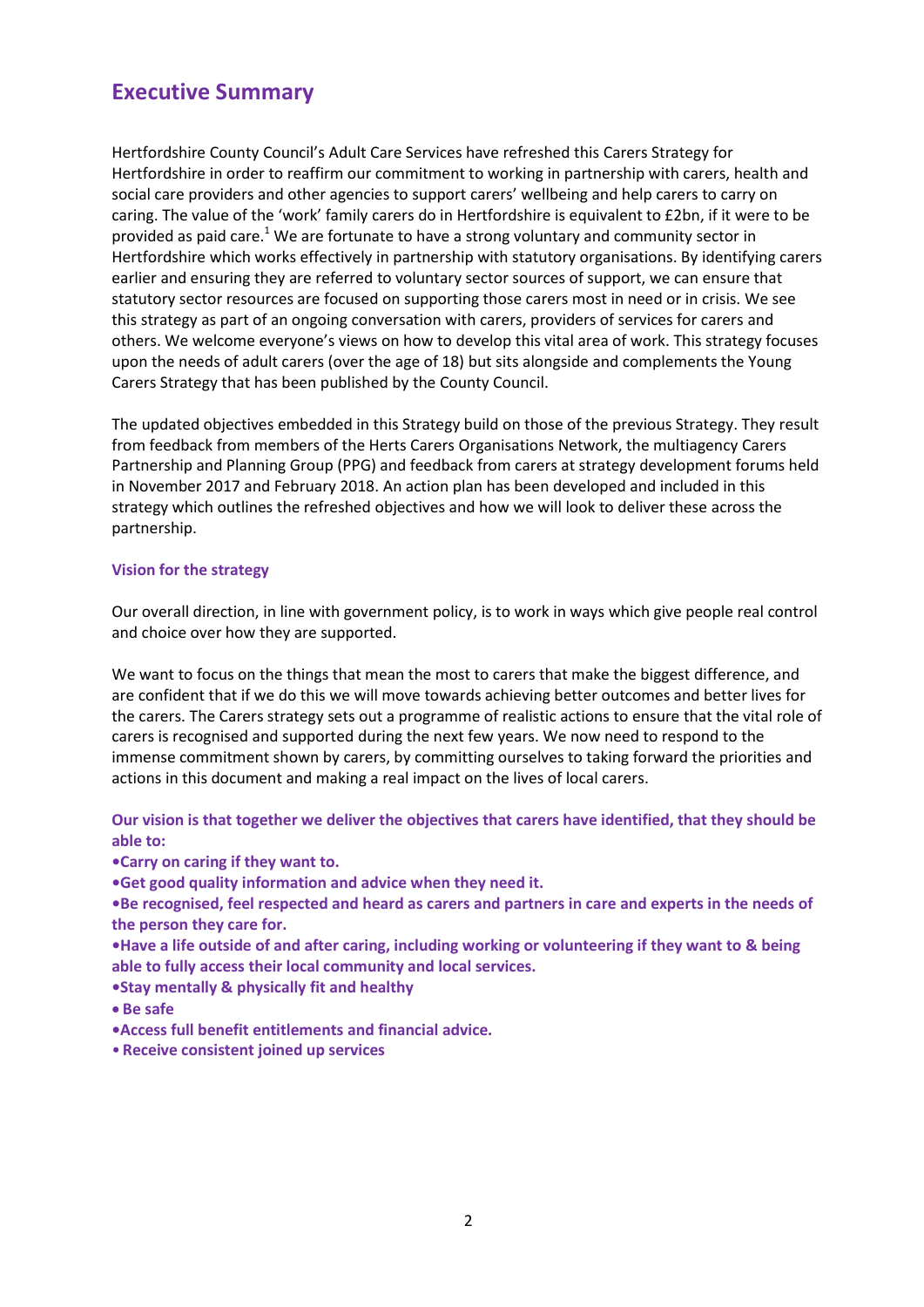#### **Progress so Far**

Hertfordshire has a history of successful multi-agency working, such as through the Hertfordshire Commitment to Carers market position statement, the Carers Performance and Planning Group (PPG) and the previous Carers Strategy. The previous Strategy was put in place in 2015 and since then we have continued to work jointly to enhance support for carers. Particular highlights include:

• Continued investment in carers services – total spend on joint contracts with the voluntary sector of £2.15 million in 2017/18.

**Carers are being supported earlier in their caring journey – The average length of time carers have been caring before they come into contact with Carers in Hertfordshire has reduced from approximately 9 years in 2012/13 to 7 in 2014, then 6 in 2017/18.**

• Embedding the Care Act into social work practice, including implementing a new carer assessment and introducing Carer practitioners to lead best practice and provide additional capacity.

- The County Council's elected Members have made a decision to continue not to charge carers for services provided to support them.
- Delivery of Carer Lead Nurse posts in Lister and Watford hospitals.
- Both CCGs have also set their own specific Carers Strategies and supported Carers Champions at GP surgeries across the county.

**Crossroads Care North Herts-**

**Support to 800 carers at any one time, and providing 32,500 Making a Difference Carers Breaks a year. Length of time caring before accessing support reduced to 4.6 years Building Better Opportunities project is supporting Carers into Employment Breakaway Carer Respite Volunteer Service transferred in from HCC and expanding to countywide service**

- Development of the HCC Adult Care Services 15 year plan and 3 year plan including support to carers through information, training, support with health and wellbeing and technology.
- New 'Recognising Carers' online form that enables a carer to share their details with the County Council, Carers in Hertfordshire and their GP in one go.
- Funded a pilot with Carers in Hertfordshire to provide 85 tablet computers to volunteers, to both support the role of these volunteers and to encourage carers to access new technologies that might help them.
- New Connected Lives assessment framework & ACS Practice Principles for social care work.
- Pilots of new technologies are offering new ways for carers to be assured about the safety and activities of people they care for, either from another room or even another location.

**Carers in Hertfordshire have issued the 10,000th Carers Passport Discount Card in 2017, offering carers discounts at local businesses and helping to identify more carers earlier. Carers tell us the passport is very important to them as an acknowledgement of their role**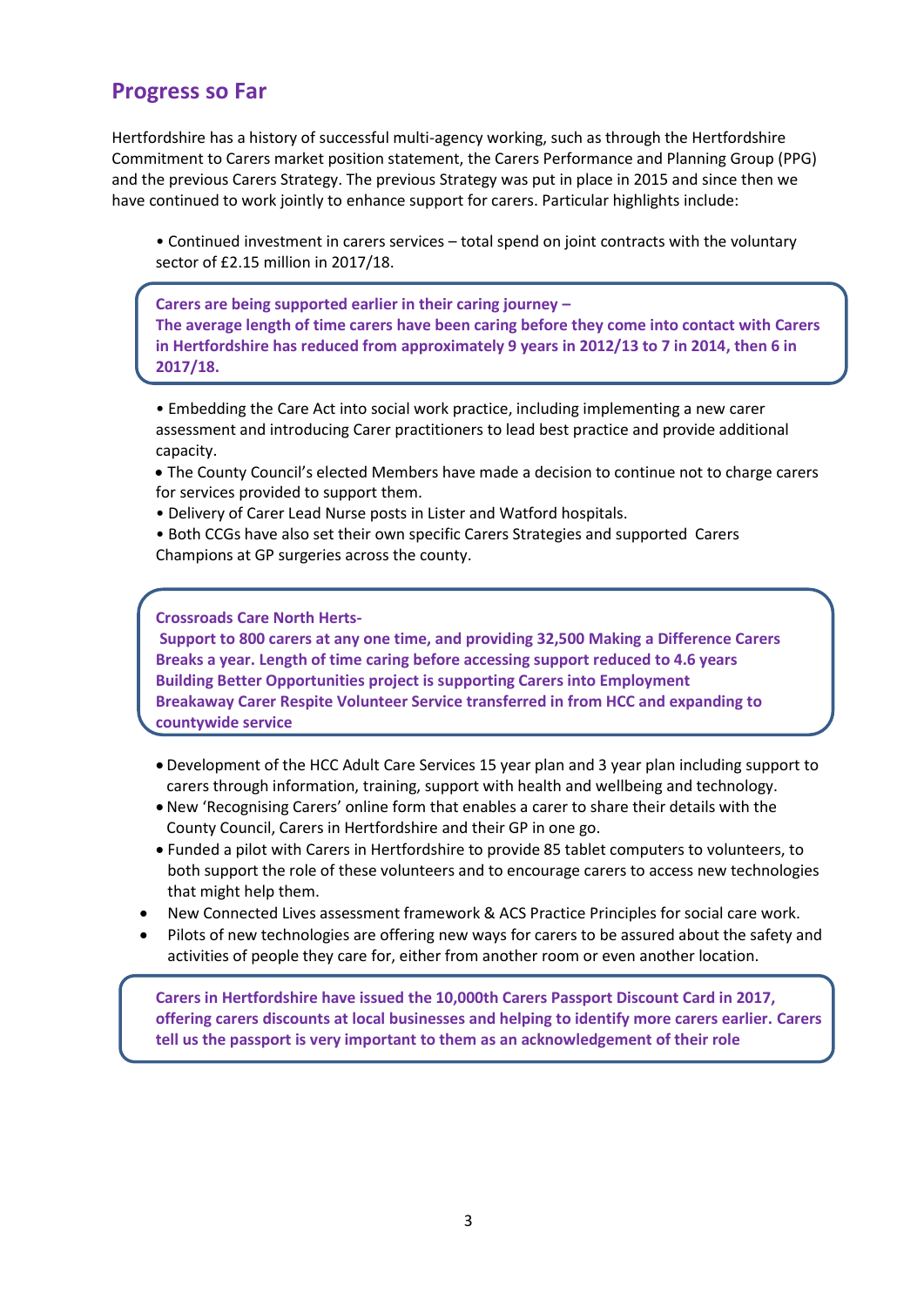#### **What do we mean by Carer?**

*A carer is someone who provides help and support, unpaid, to a family member, friend or neighbour. Carers can include adults, parents or a young person.*

It is important to distinguish carers from paid care workers. A carer can be anyone who provides unpaid help or support to another person, without which they would not be able to cope. The Care Act broadened the definition of an unpaid carer, removing the need for carers to be providing regular and substantial care to someone before they qualify for a carers' assessment. Carers may care for someone with a variety of conditions, including physical disabilities, dementia, a learning disability, mental health issues, and drugs and alcohol issues. The person cared for may live in a range of setting including a care home. We want to achieve the outcomes in this strategy for all carers. It is also important to note that caring relationships can be complex. Services need to recognise and support the complexity of these caring relationships. Examples of caring situations can include:

• Someone providing care to another person whilst also receiving support from another carer themselves. For example, a husband and wife could both provide unpaid care to one another.

 A person caring for more than one person at the same time, for example a child with a disability as well as a parent with dementia.

• Multiple people caring one person, for example two parents and also a sibling caring for a child with care needs.

• Carers may be caring for people across local authority and/or hospital boundaries, for example living in a neighbouring county but travelling into Hertfordshire to care for their loved one.

• Young people under the age of 18 may also be involved in or impacted upon by caring.

 A parent Carer is a parent or guardian who provides more care than other parents because their child has additional needs. Parent Carers will often view themselves as parents rather than Carers.

**The Care Act requires** local authorities to:

- Support any carer caring for someone who is resident in that local authority's area.
- Assess a carer's own need for support, regardless of how much care they provide.
- Consider the impact of the caring on the carer.
- Decide whether the carer's needs are 'eligible' for local authority support.

• Provide carers with a personal budget - a statement showing the cost of meeting their needs.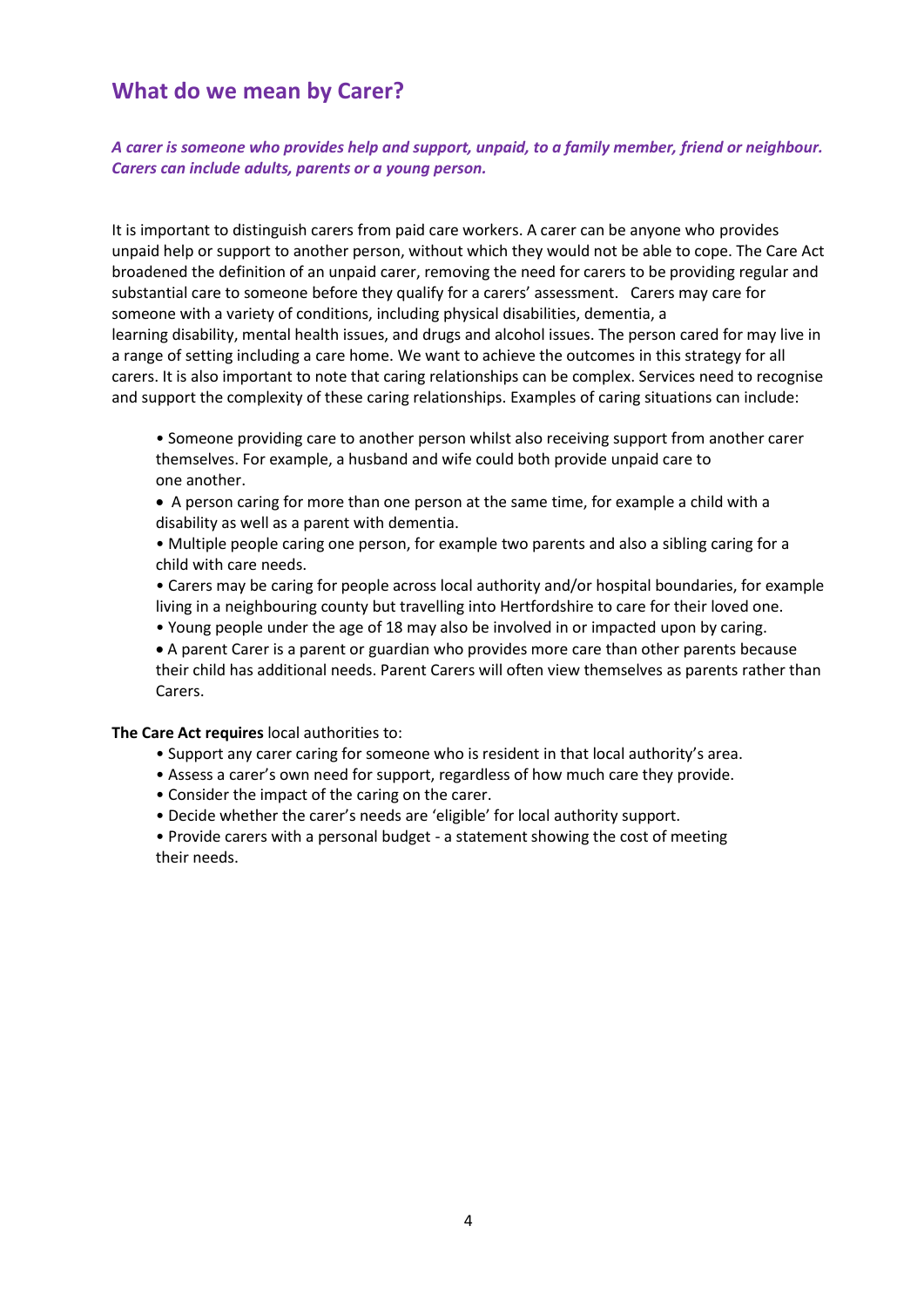#### **Profile of Carers Living in Hertfordshire**

The Census 2011 reported that there were 108,615 carers living in Hertfordshire, equivalent to 9.7% of the total population of 1,116,062.



#### **Age groups of Carers**

#### **Hours of unpaid care provided by each Age Group**



More women than men are unpaid carers: 58% of carers are women and 42% are men. Our monitoring data for preventative services suggests that services are largely reaching women, suggesting there may be a gap in reaching male carers. 91% of carers identify as white. Monitoring data for preventative services suggests services are reaching approximately 3% or less of carers who do not identify as White British. Carers are more likely to have health problems than those who do not have a caring responsibility. 22% of carers have a disability or long-term illness that limits their day-today activities a lot or a little.

Parent Carers can be particularly excluded from the labour market. It is estimated that 85% of parents of disabled children want to work either full-time or part-time. Despite this level of aspiration only 16% of mothers of disabled children are in work compared with 61% of all mothers.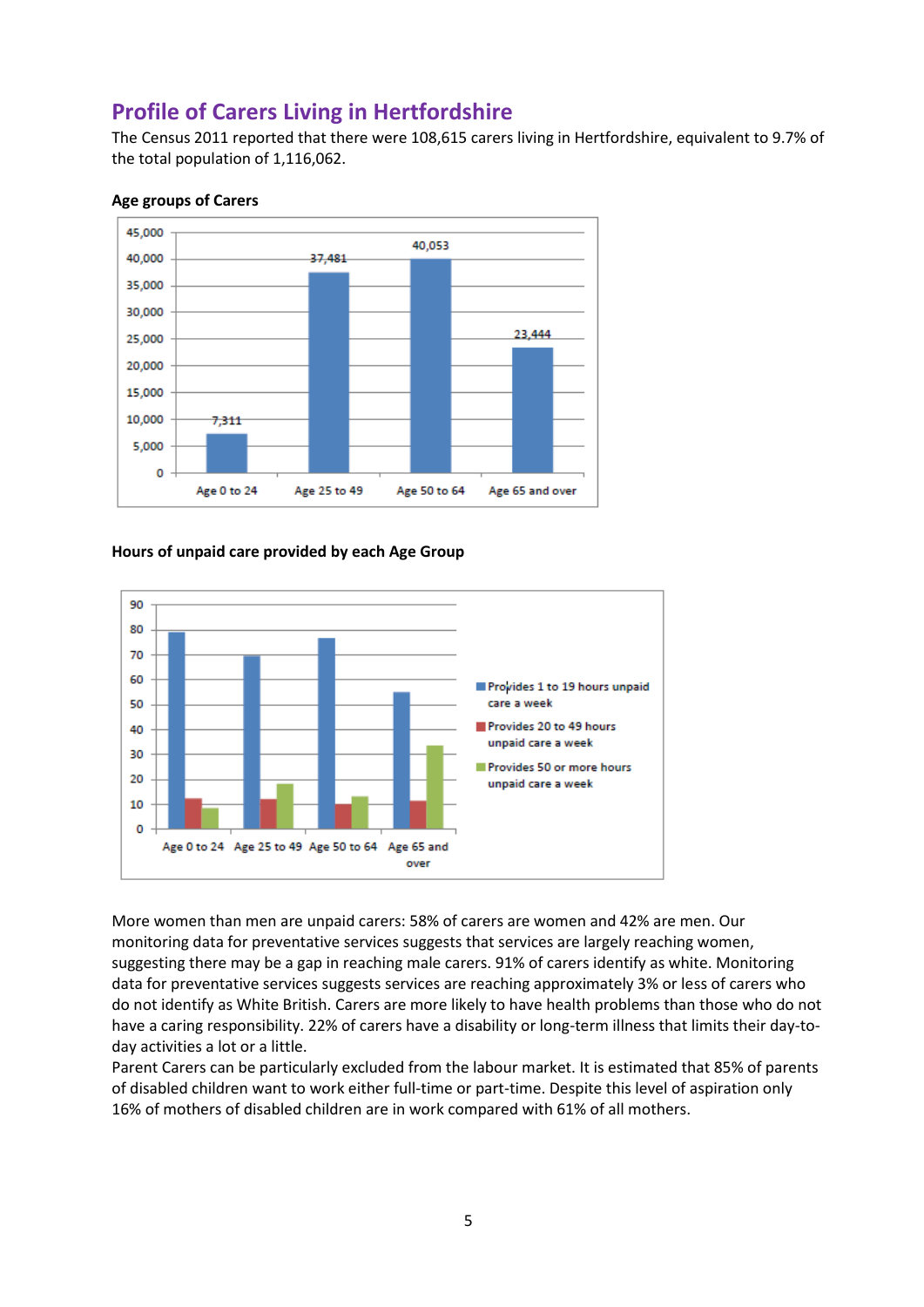# **Integrating Carer Support across Health and Social Care**

Carers come into contact with many different services and no single service can offer all of the help carers may need. It is therefore vital that different services and agencies come together to join up and better identify and support carers. Hertfordshire's multiagency Health and Wellbeing Board brings together health and social care with county and district councils. They have published a new strategy for 2016-2020<sup>2</sup> which states a key principle to centre our strategies on people, their families and carers. It includes aims to-

- Seek to deliver better support for unpaid family carers to have a life outside of caring.
- Seek to deliver better support for young carers.
- Seek to improve the support, care and quality of life of people with dementia and their family carers.

Hertfordshire's two Clinical Commissioning Groups (CCGs) along with West Essex CCG are working together as the Herts & West Essex Strategic Transformation Programme. HCC are closely involved in supporting their plans, and 4 priorities for carers have been agreed that will run through all the STP work streams. These align well with the objectives in this strategy and they are;

- 1. **Identification** ensuring mechanisms for early identification are in place
- 2. **Promoting carer wellbeing** using contact with carers to help them stay well
- 3. **Carer friendly support** making sure services either provide high quality support to carers themselves or ensure, wherever possible, support to the people they care for doesn't make carers' lives any more complicated and, wherever possible, refer carers on to support
- 4. **Promoting carers ability to work** (both to stay in or return to work)

NHS organisations and Hertfordshire County Council each have their own separate strategic action plans to improve support to carers, but all have agreed to follow a 5 point pathway developed by Hertfordshire Partnership University NHS Foundation Trust;

- 1. **Identifying** carers (clarifying each agency's role from libraries to hospitals, housing officers to pharmacies, safe and well visitors to faith groups - in carer identification and onward referral)
- 2.**Welcoming** carers (ensuring carers feel valued and respected)
- 3. **Supporting** carers providing carer-friendly information and advice, and practical carer support or support to the person in a way which best supports the carer and/or has no negative impact on the carer, as appropriate to each agency
- 4. **Involving** carers ensuring carers are listened to in relation to their caring role (as appropriate in relation to the views of the person they care for) and have opportunities to influence services
- 5.Helping carers through **Changes** (making sure that carers are supported through complex changes eg bereavement, moving in and out of caring, transitions between services etc)

The CCGs and HCC commission nearly all the health and social care in Hertfordshire, giving the opportunity to embed this pathway in all health and social care contracts.

The NHS has shown its commitment to carers through the **NHS Commitment to Carers, the NHS**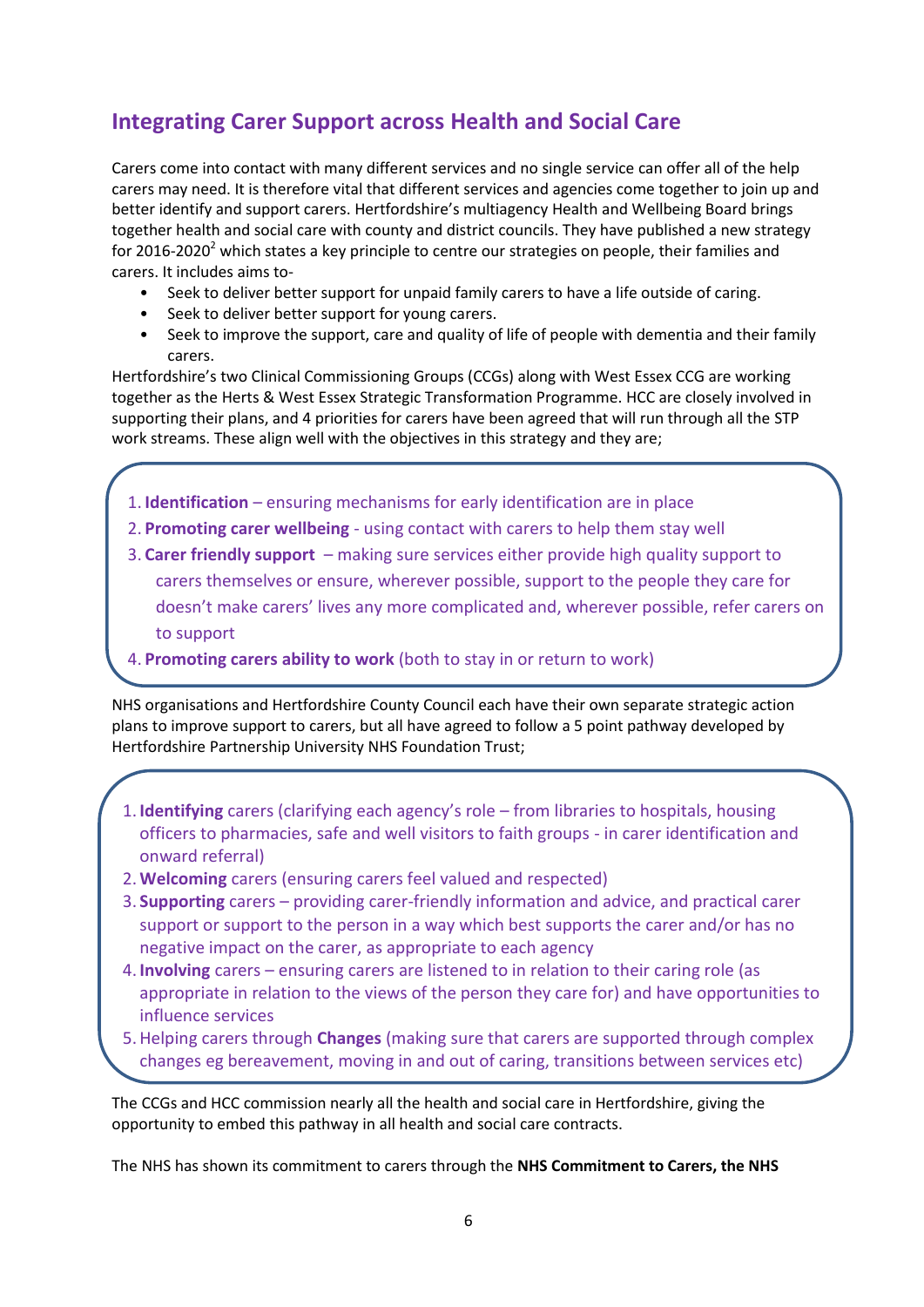**Five Year Forward View** (which includes recognition of the vital contribution that carers make) and **NHS England Commissioning Principles for Carers.**<sup>3</sup>

On Carers Rights Day in November 2017 the Minister for Care and Mental Health announced that the Government will bring forward a cross-Government action plan in 2018, once this is published we will incorporate it into our own action planning.

The **Joint Strategic Needs Assessment (JSNA)** includes a section on carers' needs<sup>4</sup> and there are a number of other joint strategies that also support carers, in particular the Hertfordshire Dementia Strategy<sup>5</sup> and the Ageing Well Strategy<sup>6</sup>

#### **The Case for Supporting Carers**

Carers are the largest source of care and support in the UK. It is in everyone's interests that they are supported to help manage their individual and changing needs. We have found however that low level one off interventions (to the value of £300-400) accessed via Carers in Hertfordshire can reduce risk of depression among carers by 20%.<sup>7</sup> There is a significant opportunity to offer support early on someone's caring role to help them stay healthy and avoid crisis. The majority of carers in the county are caring for between 0-19 hours<sup>8</sup>, presenting an opportunity to provide this early support.

#### **Supporting carers reduces the economic impact on services**

• The value of the 'work' family carers do in the UK is equivalent to £119bn, if it were to be provided as paid care.<sup>1</sup> This equates to about £2bn in Hertfordshire, which makes it in everyone's interest to support carers. Failure to identify and support carers can undermine the value of their caring role:

 Carers finding it difficult to cope was the sole reason for readmission of older people in 14% of cases (and a contributory factor in 62%).<sup>9</sup> However the Carer Friendly Hospital project at East & North Herts Hospital Trust in 2011-12 showed a reduction in readmission of older people due to 'carer breakdown' from ten per month (prior to the project) to zero per month afterwards. In Hertfordshire 17% of residential care admissions are due to carer crisis/breakdown and it is

likely that a substantial proportion of these could be prevented or delayed with the right support.<sup>10</sup>

#### **Supporting carers reduces the economic impact on carers**

Caring often limits the hours carers can work or prevents them working at all. Carers often make decisions about giving up work without key information about the impact it will have on their financial futures.

- Caring has serious implications for short and long-term financial health: 54% of carers are struggling to make ends meet.  $11$
- Carers are vulnerable to energy costs for example, the costs of keeping the vulnerable and ill warm.
- Costs of travel to medical appointments and the need for some carers to rely heavily on taxis.
- The price of buying in care to allow work or respite, compounding the isolation caring can bring.

#### **Supporting carers reduces the health and wellbeing impacts of caring**

Carers are vulnerable to all the health challenges other people face but in addition:

- Levels of poor health steadily increase as levels of care provided increase and high levels of care are associated with 23% higher risk of stroke.
- 58% of carers have reduced the amount of exercise they do, 69% report that they cannot get a good night's sleep, 73% feel more anxious, 82% feel more stressed,
- 45% say they eat less healthily as a result of caring, while 50% describe themselves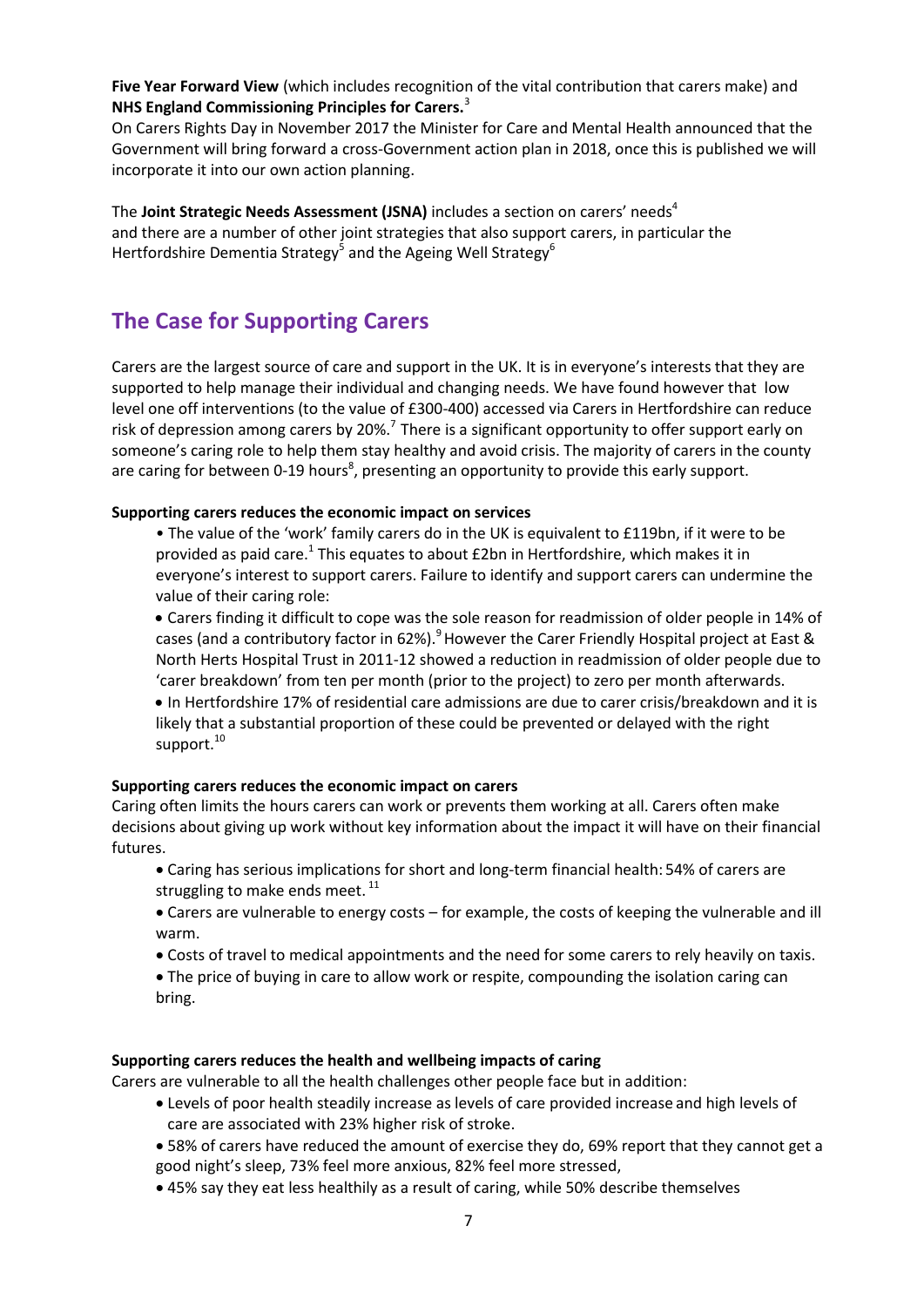• as depressed. $^{12}$ 

 Carers frequently report that they miss their own health appointments and postpone treatments because they can't leave the person for whom they care.

#### **What Carers tell us about the support they receive**

HCC carry out a bi-annual Carers Survey set by the Department of Health; the Permanent Social Services Survey of Adult Carers in England. This enables us to obtain feedback from carers in order to improve our services. The latest survey in 2017 achieved a response from a greater number of carers than previous surveys, up from 42% in 14-15 to 53% in 16-17.

Within this wider group of carers a lower percentage reported positive answers in the following areas:

- Carers who had as much social contact as they want, down from 46.8% in 2015 to 22.9% in 2017.
- carers who felt consulted in decision making by the local authority, this was 69.6 in 2013, 75.2% in 2015 and 69.5% in 2017,
- carers who found it easy to find information about support, down from 68.5% in 2015 to 65% in 2017.
- carers who reported that they had a better quality of life, down from 8.4% in 2015 to 7.3% in 2017.
- carers satisfied with social services, very slight decline from 39.2% in 2015 to 38.2% in 2017.

While the lower percentages might reflect the fact that this year's survey reached carers who may be less involved with services, it is obviously clear that we need to improve the experience for carers. The action plan has been designed to respond to this and other feedback from carers.

#### **Supporting Parent Carers**

Parent carers are defined under the Children and Families Act 2014 as a person aged 18 or over who provides or intends to provide care for a disabled child for whom the person has parental responsibility. The local authority is required to support parent carers' wellbeing, in the same way as other carers covered by the Care Act. The Act places a duty on local authorities to assess a parent carer or a young carer if it appears they may have needs for support, or if they request an assessment, where the local authority are satisfied that they may provide or arrange for the provision of services under section 17 of the Children Act 1989. The parent carers' needs assessment must have regard to the wellbeing of the parent carer (as included in the Care Act) and the need to safeguard and promote the welfare of the disabled child cared for, and any other child for whom the parent carer has parental responsibility. This may lead to the provision of services, such as some form of break or a Direct Payment or support from the voluntary and community sector.

We support parent carers and their families to thrive and achieve the outcomes outlined in this strategy. In 2017 Children's Services introduced a new outcomes framework; the outcome bees. This framework was co-produced with families, and gives a clear vision of what we want to achieve for families in Hertfordshire. The outcome bees allow us to monitor whether Children's Services is having a positive impact on parent carers. The six outcome bees are:

- Be Happy
- Be Ambitious
- Be Resilient
- Be Independent
- Be Safe
- Be Healthy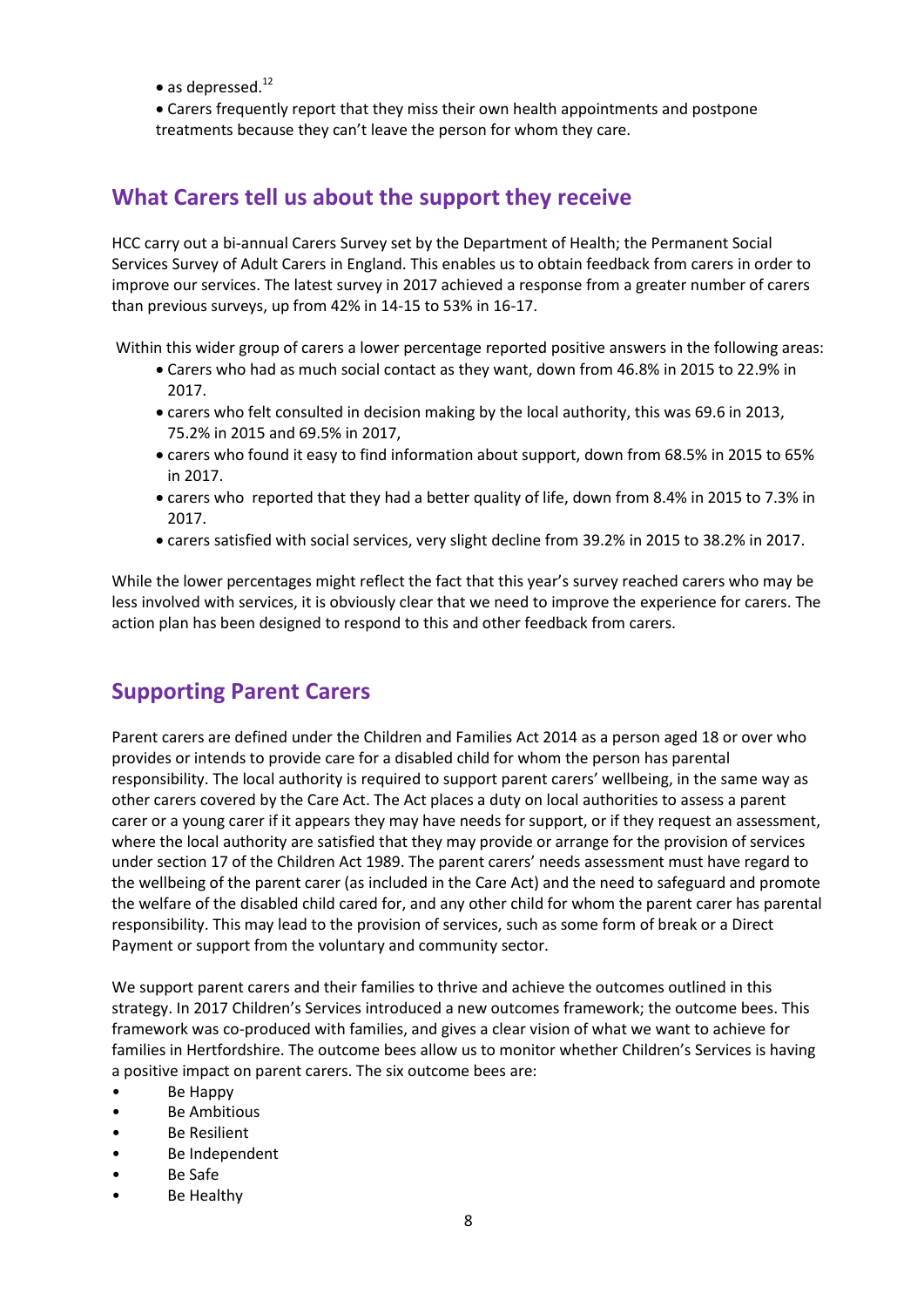We are committed to achieving these outcomes with parent carers. In 2017 we refreshed our 0-25 SEND Integrated Commissioning Strategy for Children and Young People with Special Educational Needs and Disabilities (SEND) for the period 2017-2020. This strategy includes priority areas which have been co-produced with children, young people, and families; one of these priorities is to improve the quality of 'Information, Advice, and Guidance' provided to young people and families. We recognise that parent carers need easy access to information about the support available to them in their local communities and across the county, so that they can take positive decisions for their families. We are committed to transforming our Local Offer website into a web resource where parent carers can access information, advice, and guidance to enable them to thrive.

During 2017 we focused on creating online resources to help parent carers as their young people go through the transition to adulthood process. These materials are all publicly available on the local offer website.

The council's 0-25 Together Service provides social care support to children and young people with SEND. This service works holistically and considers the needs of parent carers during assessments. This team works across Children's Services and Adult Care Services to support families all the way through to adulthood. This includes the transition from Family assessments during childhood to separate carer assessments as an adult.

#### **Next Steps**

We have written a new action plan for 2018-21 setting out how the issues to be addressed in this Strategy will be delivered. The action plan will be a living document that will be regularly reviewed and updated, focusing on the progress against the key actions. This Strategy covers the needs of the adult carers population as a whole, whilst actions related to carers of specific care groups (such as carers of people with dementia) will be covered by the relevant strategy (such as the Dementia Strategy, workforce development strategy etc.). The Carers Planning and Partnerships Group (PPG) will have oversight of the Strategy action plan and will monitor its delivery. We will also consult regularly with carers to check whether what we are doing is making a difference to them. We will seek the view of individual carers and will also work with carer representatives to get as broad a range of views as possible. An annual report will be produced in a year's time setting out progress made and any recommendations for updates to the Action Plan.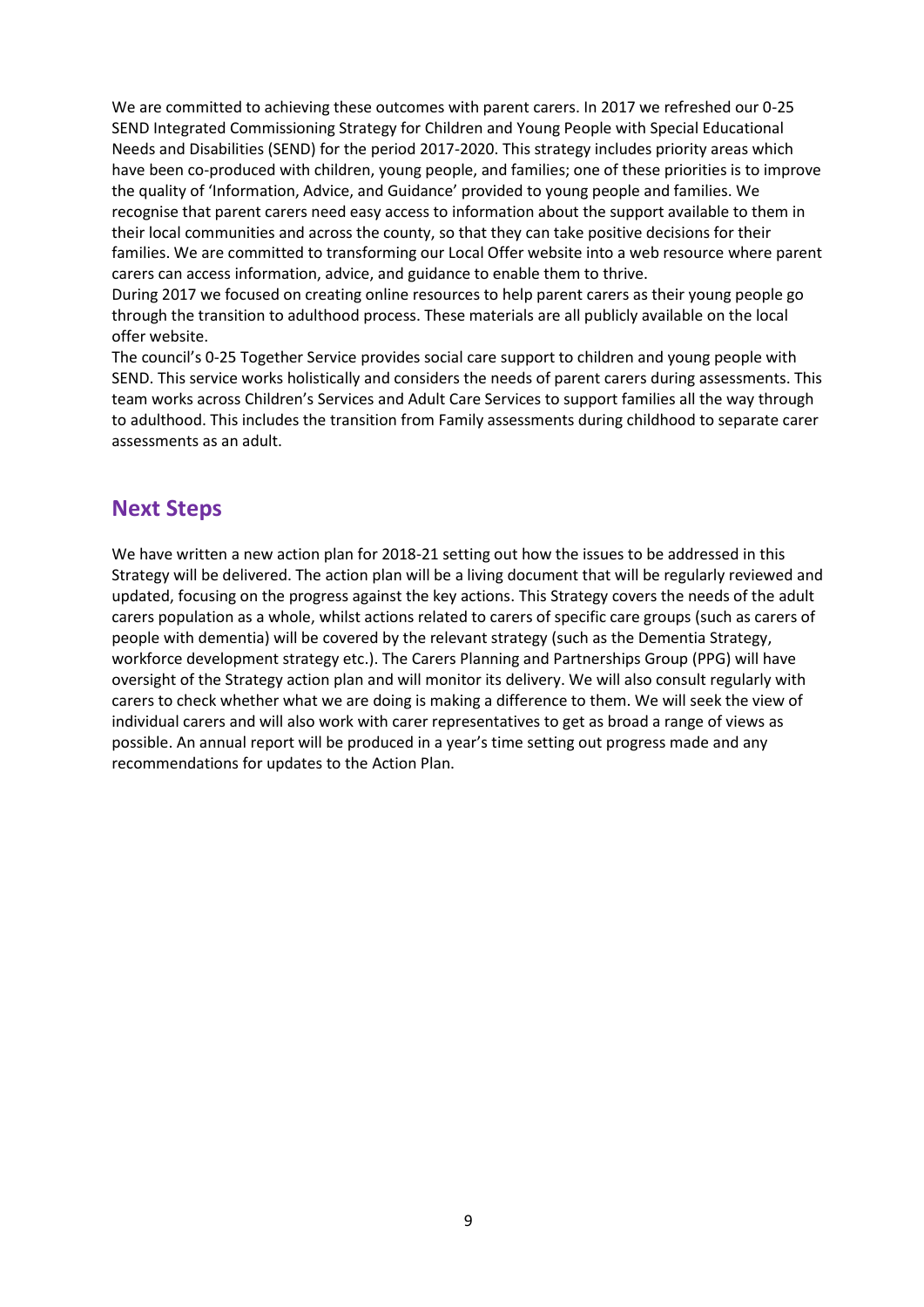# **Objective 1:**

# **Carry on caring if they want to**

**Carers Said:** Contingency planning should be more available, professional know what is likely to happen on a lifelong basis and they should help carers plan for it and ensure they keep updating the plan. Carers need to be confident that in the event of a crisis, worsening condition in the cared for or their inability to continue caring there is an effective, long-term contingency plan in place to ensure that their relative is appropriately supported.

| No.          | What will happen                                                                                                                                                                                                       | How will we know it is<br>working?                                                                                                                                                                                                               | When will<br>it happen<br>by | Who will do<br>it?                            |
|--------------|------------------------------------------------------------------------------------------------------------------------------------------------------------------------------------------------------------------------|--------------------------------------------------------------------------------------------------------------------------------------------------------------------------------------------------------------------------------------------------|------------------------------|-----------------------------------------------|
| $\mathbf{1}$ | Providers of services for carers<br>will ensure contingency and<br>long-term planning is<br>supported and promote Action<br>3 below.                                                                                   | Contract quality monitoring<br>reports show increased cases<br>of future planning &<br>increased user satisfaction<br>with future planning                                                                                                       | Sept 2019                    | Adult care<br>services (ACS)<br>commissioning |
| $\mathbf{2}$ | We will offer carers<br>personalised services and more<br>control over the support they<br>receive, such as a choice<br>between services arranged by<br>ACS or Direct Payments.                                        | Proportion of direct<br>payments for carers versus<br>services arranged by ACS<br>Feedback from carers survey<br>regarding choice and control<br>improves                                                                                        | April 2019                   | ACS social care<br>teams                      |
| 3            | Promote the option to record<br>contingency plans with ACS<br>Consider a check within ACS<br>ACSIS system that contingency<br>planning and long term<br>planning has been considered,<br>prior to a case being closed. | Increase in number of<br>contingency plans registered<br>with ACS<br>Changes to webpage to<br>include more explanation &<br>process diagram<br>Audit quality of contingency<br>planning and effectiveness of<br>use when an emergency<br>arises. | September<br>2018            | ACS social care<br>teams                      |
| 4            | Audit the accessibility,<br>timeliness and impacts of carer<br>assessments integrating the<br>principles of Connected Lives.<br>Improve on-line self-<br>assessment form process                                       | Establish a Carers practice<br>governance group to<br>oversee; monthly survey,<br>quarterly sampling for quality<br>and annual audit and<br>ACS "your views" carers<br>survey.                                                                   | August<br>2018               | <b>ACS</b><br>commissioning                   |
| 5            | Pilot new technologies such as<br>Telecare to allow carers to be<br>assured of the safety of the<br>person they care for, reminded<br>of appointments and enable<br>on-line assessments if<br>preferred.               | Evaluation of pilots<br>demonstrates carers report<br>reduced stress.                                                                                                                                                                            | April 2019                   | <b>ACS Planning &amp;</b><br>Resources        |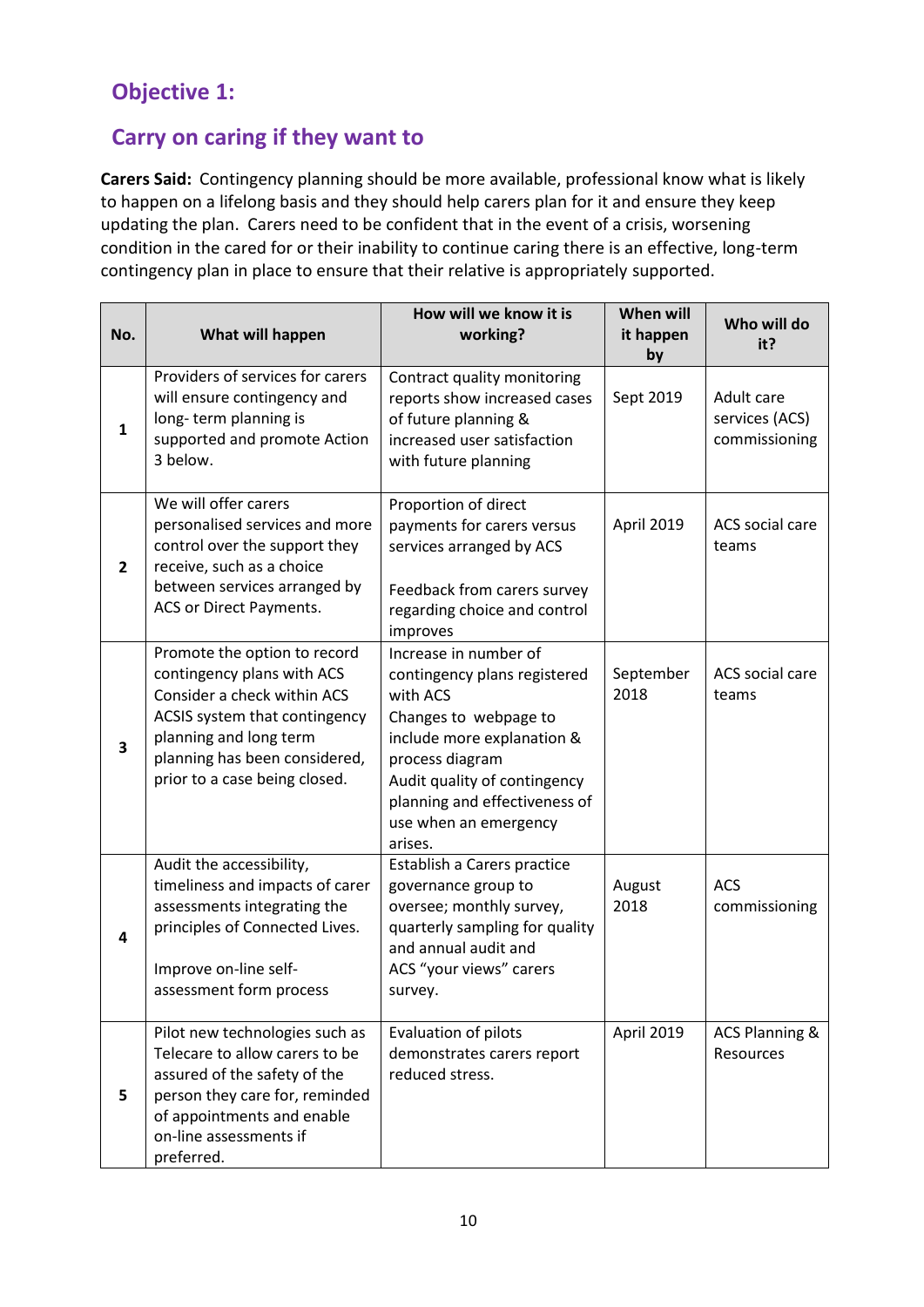# **Objective 2:**

#### **Carers get good quality advice and information when they need it**

**Carers Said:** Training for carers is important – this could include: information about a diagnosis, subsequent treatment/medication and prognosis, guidance/modelling on how to manage behaviours, divert anxiety etc., support around use of equipment, moving and handling etc., support around managing incontinence, understanding what Safeguarding is all about and how to report concerns. Getting good quality advice has been a struggle & it needs to be proactive as Carers don't know what they don't know. We should promote the benefits of registering with your GP. In the DoH survey carers who found it easy to find information about support reduced from 68.5% in 2015 to 65% in 2017.

| No.            | What will happen                                                                                                                                                                               | How will we know it is<br>working?                                                                                                                                                                                      | When will it<br>happen by | Who will do it?                                         |
|----------------|------------------------------------------------------------------------------------------------------------------------------------------------------------------------------------------------|-------------------------------------------------------------------------------------------------------------------------------------------------------------------------------------------------------------------------|---------------------------|---------------------------------------------------------|
| $\mathbf{1}$   | Promotion of Herts Help<br>& Community Navigators<br>including improvements<br>to Herts directory                                                                                              | Number of calls by people<br>identifying themselves as carers<br>increases                                                                                                                                              | Sept 2018                 | <b>ACS</b><br>commissioning                             |
| $\overline{2}$ | Promote referrals to<br>Carers in Hertfordshire<br>from hospitals staff                                                                                                                        | Number of referrals to Carer in<br>Herts from hospitals increases<br>Number of carer passports<br>issued at hospitals increases                                                                                         | April 2019                | ACS -working<br>with all NHS<br>organisations           |
| 3              | Promote registrations<br>via HCC page which<br>automatically registers<br>people with Carers in<br>Hertfordshire and HCC<br>and their GP.<br>Ensure the site shares<br>information accurately. | Number of registrations via<br>webpage increases.<br>Increased referrals from GPs to<br><b>Carers in Herts</b>                                                                                                          | April 2019                | ACS social care<br>teams<br><b>ACS</b><br>commissioning |
| 4              | Fund opportunities for<br>carers to learn relevant<br>skills and information.<br>Identify training and<br>knowledge available<br>through health services                                       | Number of training course<br>attendees.<br>Satisfaction survey results<br>improve with regard to carers<br>feeling supported to care.<br>Carer Skills needs are<br>recognised in ACS workforce<br>development strategy. | April 2019                | <b>ACS</b><br>commissioning                             |
| 5              | Review specialist carer<br>support service contract<br>specifications                                                                                                                          | Report produced with<br>recommendations for changes                                                                                                                                                                     | Sept 2018                 | <b>ACS</b><br>Commissioning                             |
| 6              | Develop Herts Care<br>Search to include<br>whether beds are<br>available at HCC rates,<br>and to include personal<br>assistants                                                                | Website shows beds available<br>at HCC rates<br>Website shows personal<br>assistants                                                                                                                                    | April 2019<br>April 2020  | <b>ACS</b><br>Commissioning                             |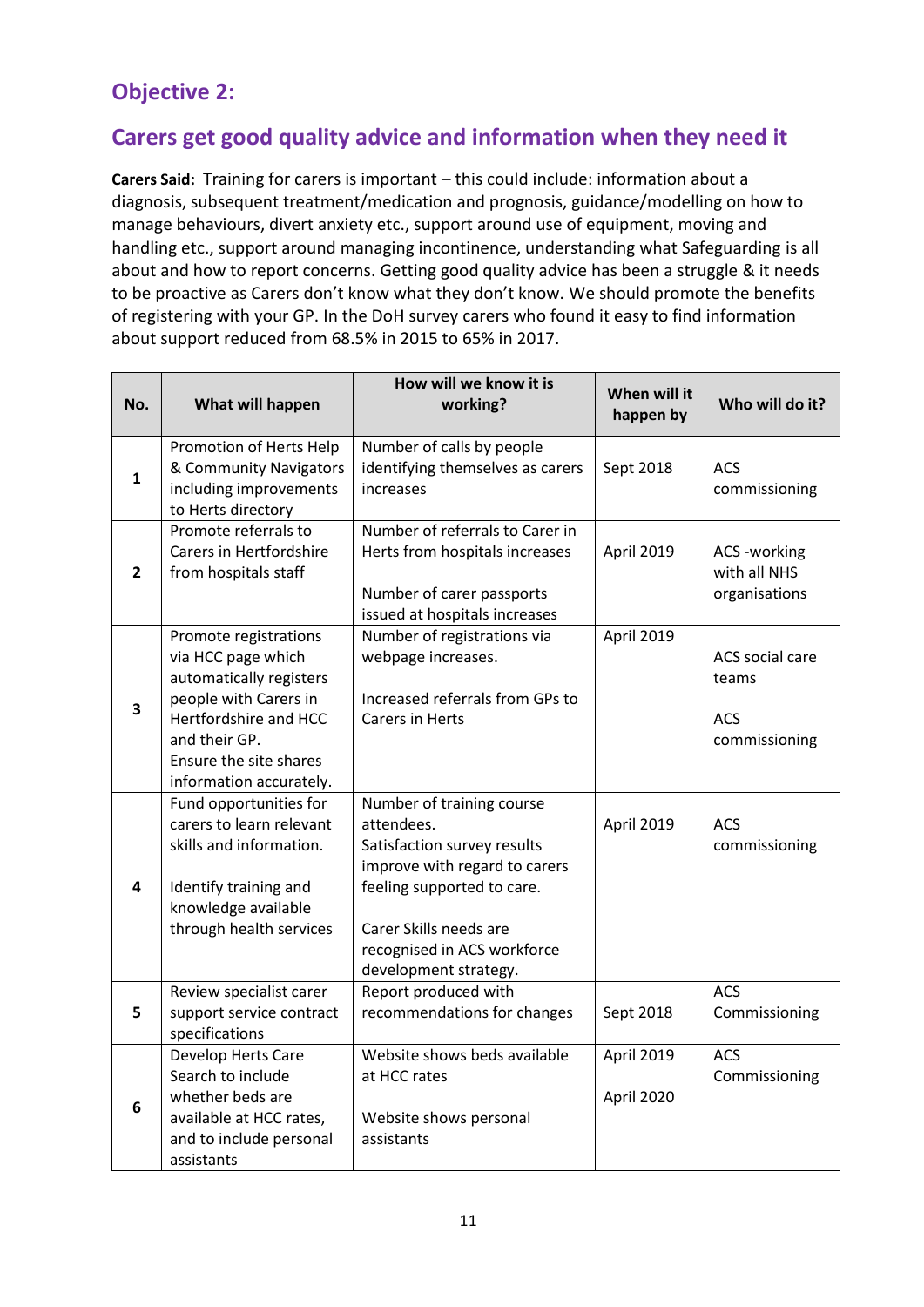## **Objective 3:**

# **Carers are recognised, feel respected and heard as carers and as partners in care, recognised as experts in the care of the person they care for**

**Carers said:** Those doing carer assessment need empathy, legal knowledge and the ability to influence, there need to be clear outcomes. Carers should be valued and listened to and recognised as "experts by experience" in their knowledge of the person cared for. Carers' sometimes felt excluded, for example by not receiving notes of meetings. Skype assessments could be more personal than on-line assessments.

| No.            | What will happen                                                                                                                                                                                                                    | How will we know it is<br>working?                                                                                                                                                         | When will it<br>happen by | Who will do<br>it?                                                  |
|----------------|-------------------------------------------------------------------------------------------------------------------------------------------------------------------------------------------------------------------------------------|--------------------------------------------------------------------------------------------------------------------------------------------------------------------------------------------|---------------------------|---------------------------------------------------------------------|
| $\mathbf{1}$   | Organisations supporting<br>carers will ensure that<br>people who use their<br>services reflect the<br>demographic mix of the<br>community                                                                                          | Monitoring of contracts shows<br>a mix of service users nearer to<br>the demographic mix of the<br>community                                                                               | April 2019                | <b>Services</b><br>supporting<br>carers                             |
| $\overline{2}$ | Support lead nurse for<br>carers roles in hospitals<br>and promote carer<br>involvement during<br>inpatient stays in line<br>with Johns Campaign<br>(http://johnscampaign.or<br>g.uk/#/)                                            | Number of carers staying<br>overnight increases<br>Carers in Herts Survey show<br>carers feel more involved in<br>care & discharge planning                                                | April 2019                | <b>ACS</b><br>commissioning<br>and hospital<br>social work<br>teams |
| 3              | Review the Carers in<br>Hertfordshire carer's<br>involvement plan,<br>identifying opportunities<br>for carer involvement in<br>the development of<br>health and social care<br>organisation's policies,<br>strategies and services. | Carers PPG agree that there is<br>appropriate level of Carer<br>involvement in HCC service<br>developments and that Carers<br>are meaningfully referenced in<br>key documents and policies | April 19 and<br>ongoing   | All ACS<br>departments<br>and teams                                 |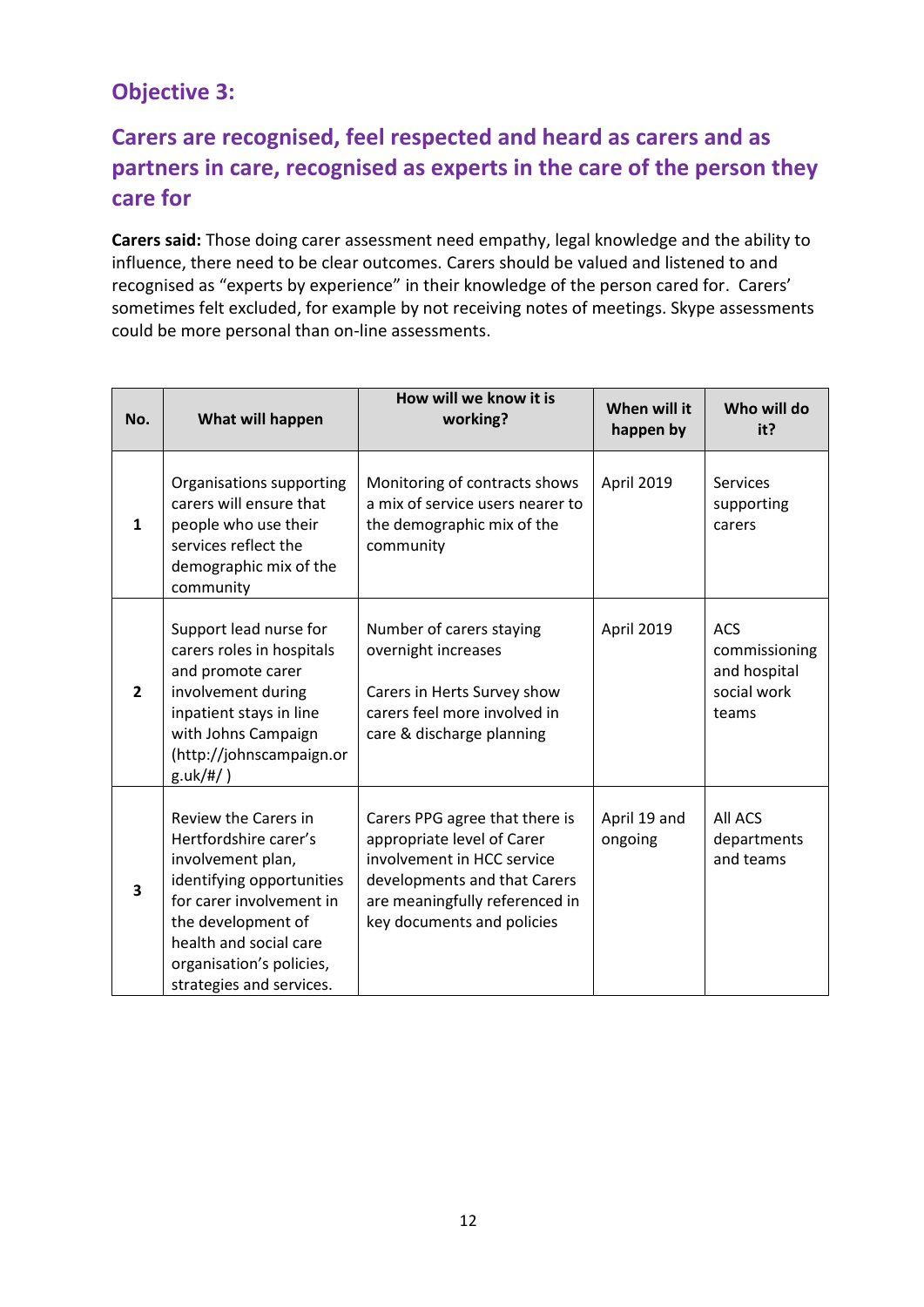# **Objective 4:**

# **Carers are able to fully access their local community and local services**

**Carers said:** Getting help like carer bus passes is overcomplicated. Care homes don't have respite beds available to book ahead, and are not always good at managing respite. It can be complicated to book respite in HCC in-house services. Volunteering can be a way to feel part of the community. In the DoH survey Carers who had as much social contact as they want reduced from 46.8% in 2015 to 22.9% in 2017.

| No.          | What will happen                                                                                                                                                                                          | How will we know it is<br>working?                                                                                                                           | When will it<br>happen by | Who will do it?                                 |
|--------------|-----------------------------------------------------------------------------------------------------------------------------------------------------------------------------------------------------------|--------------------------------------------------------------------------------------------------------------------------------------------------------------|---------------------------|-------------------------------------------------|
| $\mathbf{1}$ | All services<br>commissioned by ACS<br>will require that carers<br>are Identified, offered<br>information,<br>appropriately involved in<br>decision making and<br>supported in accessing<br>the services. | Quality monitoring of contracts<br>will show improved carer<br>support & carer involvement in<br>service development                                         | April 2019                | <b>ACS</b><br>Commissioning                     |
| 2            | Increase availability,<br>quality & accessibility of<br>respite in commissioned<br>services<br>Improve booking process<br>for HCC in-house<br>services & list them on<br>Herts care search.               | National carers survey results<br>demonstrate that Herts carers<br>report greater choice and<br>ability to plan ahead<br>Number of in-house voids<br>reduces | April 2019                | ACS<br>commissioning<br>ACS In-House<br>service |
| 3            | Increase understanding<br>of Job Centre Plus<br>support to Carers seeking<br>employment. Offer JCP<br>training through Carers in<br>Herts                                                                 | New leaflets/media /processes<br>so Carers understand what<br>support can be offered by Job<br><b>Centre Plus</b>                                            | <b>June 2018</b>          | <b>ACS</b><br>commissioning                     |
| 4            | Identify opportunities to<br>meet the needs of<br>working carers through<br>the Changing Services<br>Together review of day<br>activities.                                                                | Day activities are available<br>more flexibly and across a<br>wider range of times compared<br>to 2017 baseline.                                             | April 2019                | <b>ACS</b><br>Commissioning                     |
| 5            | Work to facilitate flexible<br>volunteering<br>opportunities for of<br>carers & people who<br>have been carers<br>and<br>Number of volunteers<br>supporting carers                                        | Increase in number of<br>volunteers recorded as carers<br>Increase in number of<br>volunteers in carer support<br>organisations                              | April 2019                | <b>ACS</b><br>commissioning                     |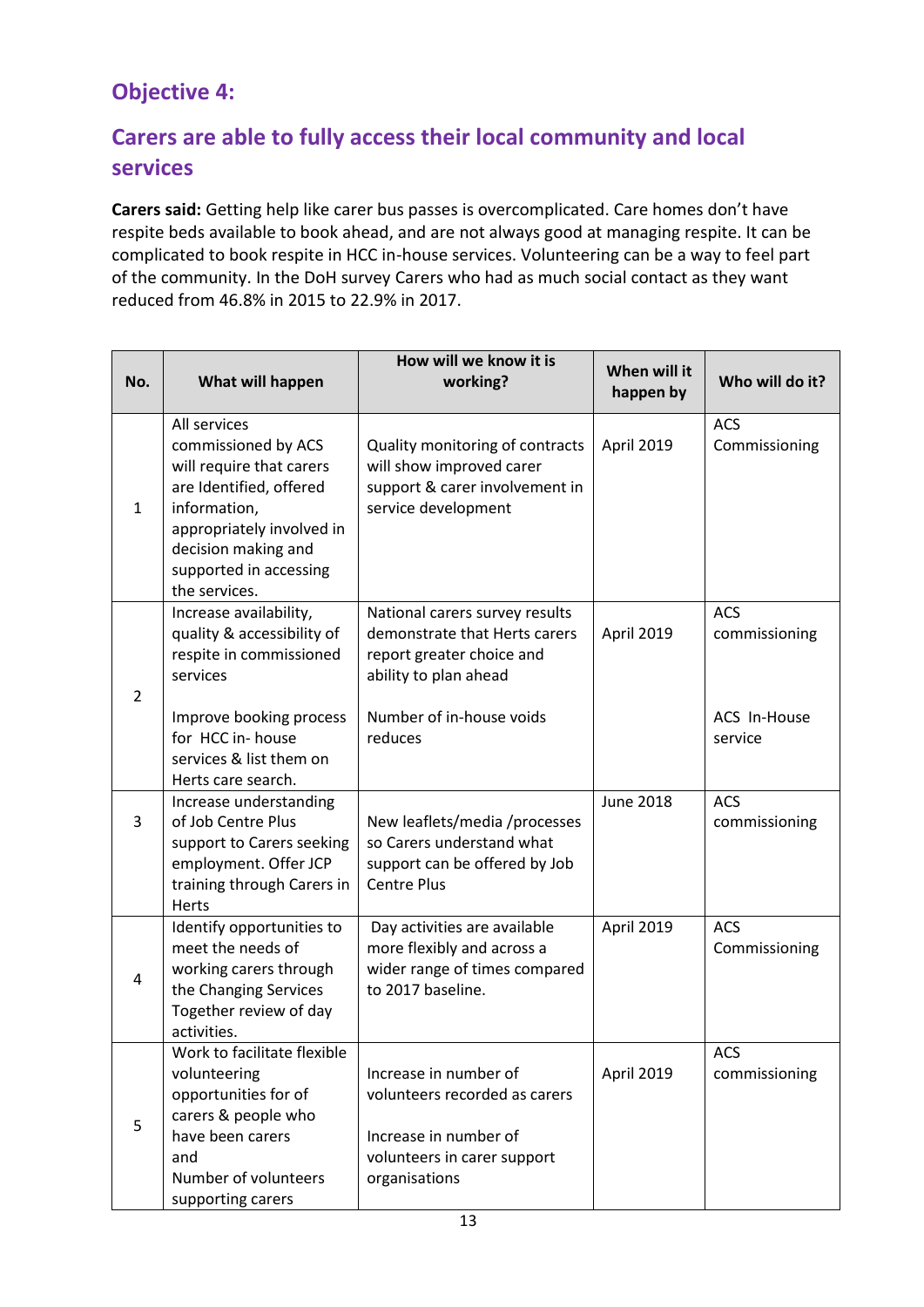## **Objective 5:**

# **Carers stay mentally and physically fit and healthy**

**Carers said:** The previous title didn't give enough recognition to stress. Respite is important and needs to be at a time of the carer's choosing and of a quality that allows them not to worry about the person they care for. It is a vital part of preparing adult children for life without parents. Ensure carers know what respite options are available.

| No.            | What will happen                                                                                                                                                                           | How will we know it is working?                                                                                                                                                                                                                                    | <b>When will</b><br>it happen<br>by     | Who will do it?                                                     |
|----------------|--------------------------------------------------------------------------------------------------------------------------------------------------------------------------------------------|--------------------------------------------------------------------------------------------------------------------------------------------------------------------------------------------------------------------------------------------------------------------|-----------------------------------------|---------------------------------------------------------------------|
| 1              | Evaluate the periodic call<br>back service to carers<br>identified as being at<br>highest risk of isolation<br>and/or carer breakdown,<br>and the mentor service                           | Evaluation reports positive user<br>feedback<br>Increased numbers benefitting<br>through increased registrations                                                                                                                                                   | Ongoing<br>(review in<br>March<br>2019) | Carers in<br>Hertfordshire                                          |
| $\overline{2}$ | Gather evidence of the<br>improvements in<br>wellbeing and reductions<br>in costs that result from<br>carer services                                                                       | Shared measures of the impact<br>of carers work are agreed<br><b>Reports from NHS Carers</b><br>programme of which Herts is<br>one of 5 lead STPs<br>Improved Carer survey results                                                                                 | Ongoing<br>(review in<br>March<br>2019) | ACS<br>Commissioning<br>working with<br><b>NHS</b><br>organisations |
| 3              | Review services that are<br>commissioned across the<br>county that support<br>physical activity, to<br>ensure that carers' needs<br>are taken into account in<br>providing these services. | Carers needs are referenced in<br>service specifications<br>Carers are counted in<br>performance returns so insight<br>can be gained on effectiveness<br>of services in relation to carers                                                                         | <b>March 2019</b>                       | <b>ACS</b><br>commissioning<br>working with<br><b>Public Health</b> |
| 4              | Improve carer awareness<br>of the range of<br>opportunities for respite<br>including short breaks at<br>home, day activities and<br>longer breaks                                          | State of caring survey shows a<br>reduction in the percentage of<br>carers feeling socially isolated or<br>lonely.<br><b>Changing Services Together</b><br>(CST) project results in more<br>flexible times for day activities &<br>groups, and improved publicity. | <b>March 2019</b>                       | ACS social care<br>teams<br><b>ACS</b><br>commissioning             |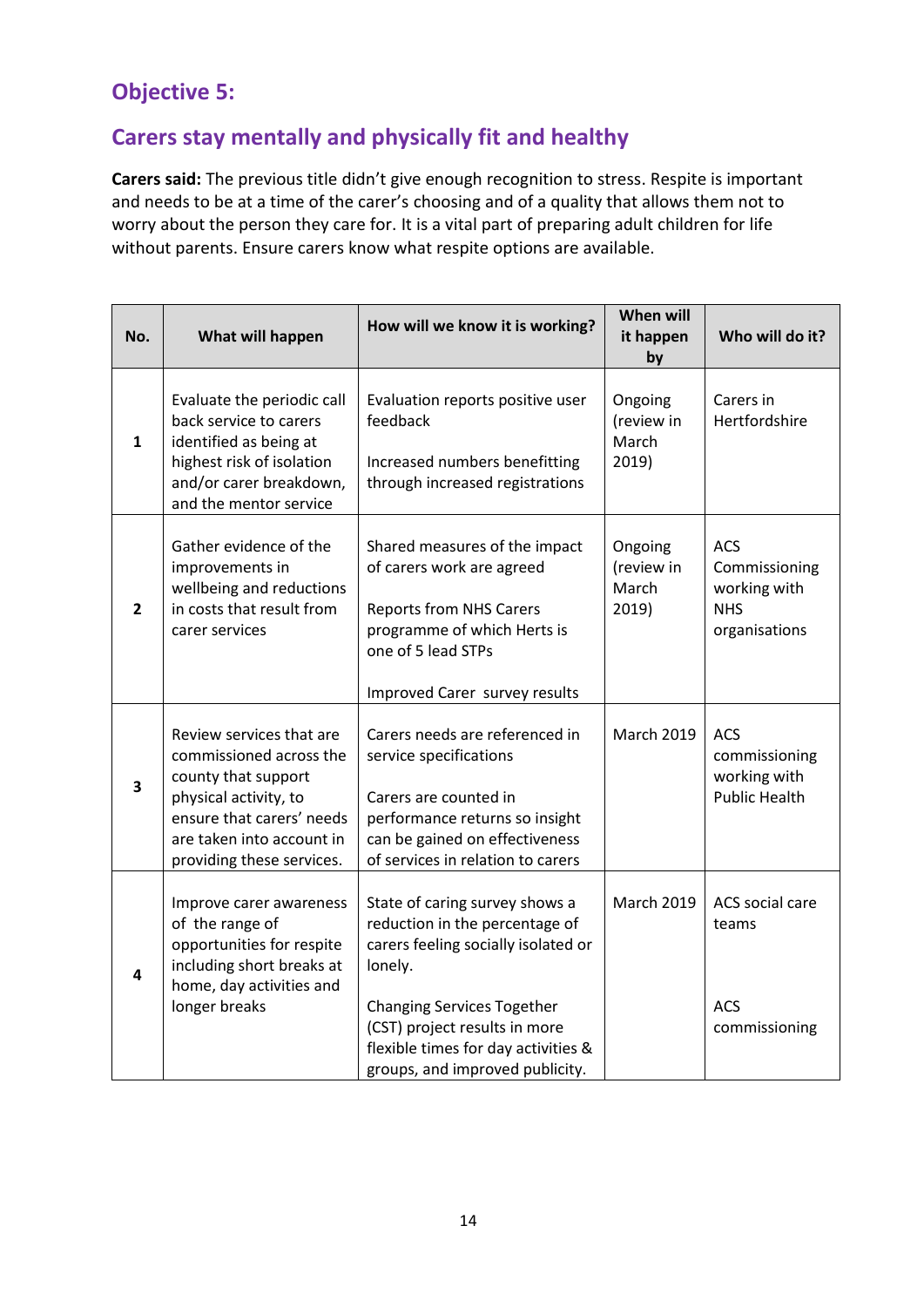# **Objective 6:**

#### **Carers are safe**

**Carers said:** Feeling safe should be an objective in its own right as it applies to a wide range of carers – those who may experience physically and/or emotionally challenging behaviour from their relative roles and an action plan for this should be developed. Carers might hurt themselves when carrying out physical caring roles.

| No.            | What will happen                                                                                                                                   | How will we know it is working?                                                                                                                                                                                                                             | <b>When will</b><br>it happen<br>by | Who will do it?                                                                                               |
|----------------|----------------------------------------------------------------------------------------------------------------------------------------------------|-------------------------------------------------------------------------------------------------------------------------------------------------------------------------------------------------------------------------------------------------------------|-------------------------------------|---------------------------------------------------------------------------------------------------------------|
| 1              | Raise public & carers<br>awareness of<br>safeguarding issues<br>affecting carers.                                                                  | Actions arising from Carers in<br>Herts survey<br>Publicity eg articles in<br>Carewaves, communications to<br>all services commissioned by<br><b>ACS</b><br>Further action plan developed<br>through workshops with carers<br>and social work practitioners | Sept 2018                           | <b>ACS</b><br>commissioning<br>&<br>Carers in<br>Hertfordshire                                                |
| $\overline{2}$ | Review how accessible<br>and effective current<br>safeguarding processes<br>are when carers are<br>affected                                        | Report setting out findings and<br>recommendations for<br>improvement                                                                                                                                                                                       | April 2019                          | ACS<br>commissioning<br>working with<br>safeguarding<br>team & Herts<br>Adult<br>Safeguarding<br><b>Board</b> |
| 3              | Explore availability and<br>roles and responsibilities<br>in moving & handling<br>training.                                                        | Satisfaction survey results<br>improve with regard to carers<br>feeling confident in caring skills.                                                                                                                                                         | December<br>2018                    | <b>ACS</b><br>commissioning                                                                                   |
| $\overline{4}$ | Ensure carers know how<br>to get help if the person<br>they care for is violent, or<br>if they feel vulnerable<br>because of their caring<br>role. | Satisfaction survey results<br>improve with regard to carers<br>feeling safe in their caring roles.                                                                                                                                                         | December<br>2018                    | ACS social care<br>teams & carer<br>support<br>organisations                                                  |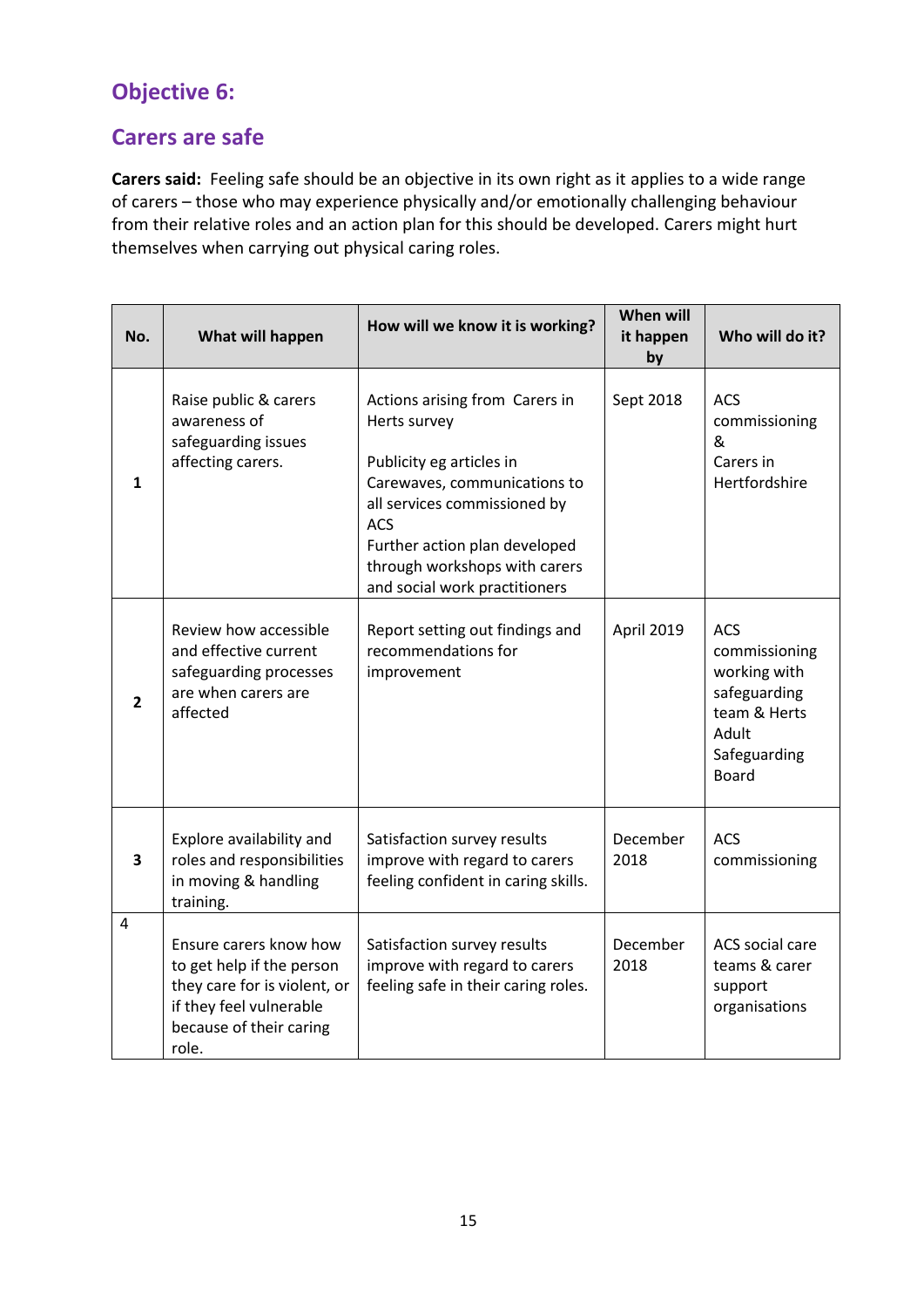## **Objective 7:**

# **Carers access full benefits entitlements and financial advice**

**Carers said:** The financial impact of caring can be devastating if people have to give up work early and work can also provide respite and resilience. Preventing this depends upon the right services being provided to meet the needs of the person cared for. Membership of Employers for Carers and the use of their resources needs to be promoted. Getting statutory services and financial assessments can seem like a battle.

| No.          | What will happen                                                                                                                                                                                                                    | How will we know it is<br>working?                                                                                             | When will it<br>happen by | Who will do<br>it?                 |
|--------------|-------------------------------------------------------------------------------------------------------------------------------------------------------------------------------------------------------------------------------------|--------------------------------------------------------------------------------------------------------------------------------|---------------------------|------------------------------------|
| 1            | Monitor effect of<br>additional funding to<br>citizens advice service &<br>Money Advice Unit to<br>reflect demands of<br>universal credit roll out                                                                                  | Number of carers using service<br>increases. Benefits amounts<br>gained by money advice unit<br>and Citizens Advice for carers | June 2018                 | <b>ACS</b><br>commissioning        |
| $\mathbf{2}$ | Promote umbrella<br>membership of<br><b>Employers for Carers to</b><br>all SME organisations in<br>Herts, especially private<br>sector                                                                                              | Increased registrations<br>Increased number of staff<br>completing training                                                    | September<br>2018         | <b>ACS</b><br>commissioning        |
| 3            | Promote the financial<br>benefits of; carer direct<br>payments, making a<br>difference project,<br>council tax discounts,<br>carers passport<br>discounts, carers<br>allowance and other<br>benefits for the carer or<br>cared for. | Carers report increased<br>awareness of these options                                                                          | April 2019<br>and ongoing | All PPG<br>member<br>organisations |
| 4            | Ensure carers have<br>access to support in<br>completing ACS finance<br>forms. Consider roles of<br><b>HCC care payments</b><br>team, community<br>navigators, money advice<br>unit.                                                | Carers report that support is<br>available when they need it.                                                                  | December<br>2018          | <b>ACS</b><br>commissioning        |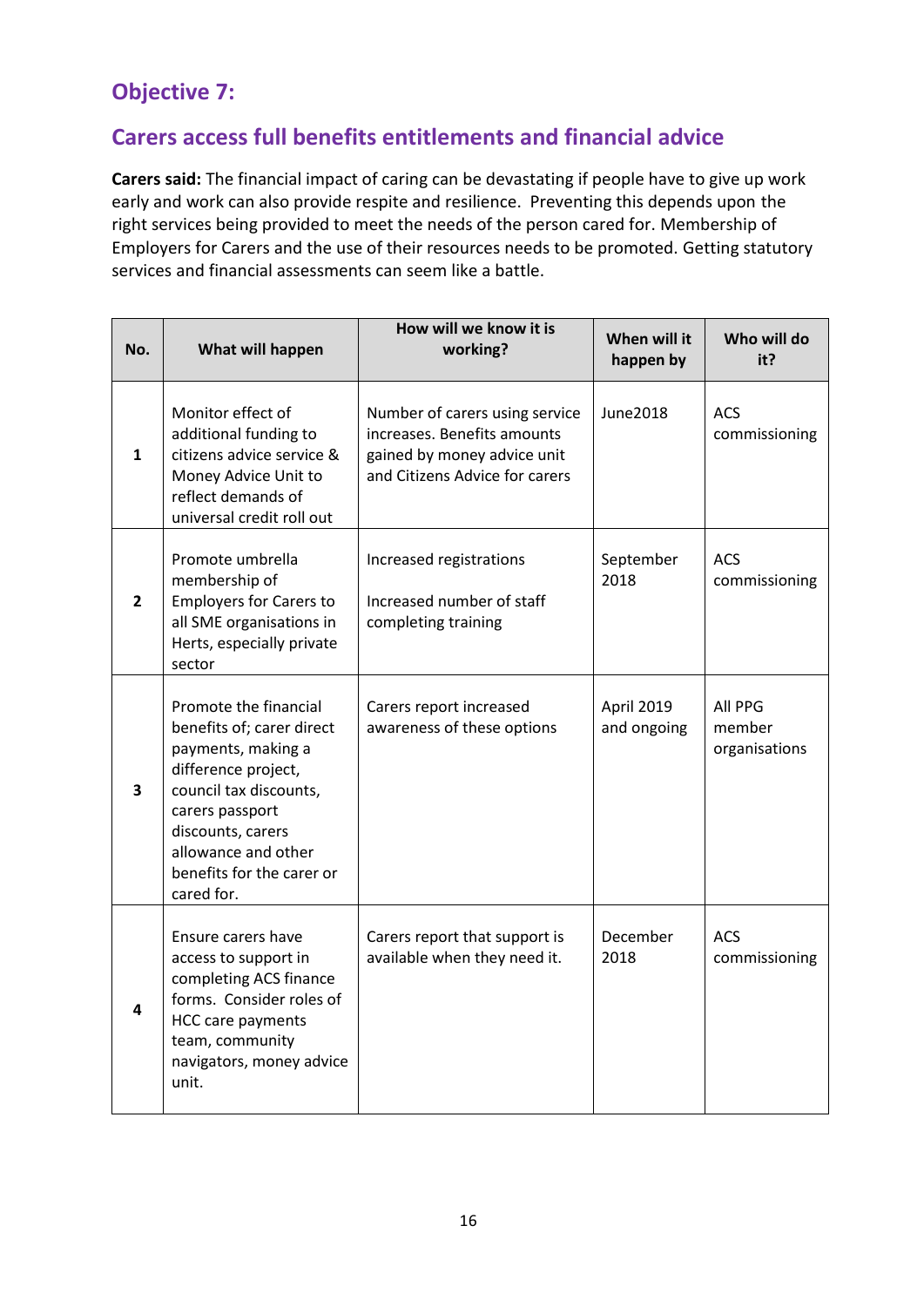## **Objective 8:**

# **Carers receive consistent joined up services**

**Carers said:** we can't keep up with services if they constantly restructure, reorganise, change the names of the teams or move elements to new projects with new names. This also introduces delays while you wait for new services to decide who your worker will be. Key worker or named worker is vital, and if you are in touch with several organisations eg health & social care the key worker should be able to help to navigate you. A change of worker should be seen as a significant risk to the carer that their support will change/worsen along with attitudes to the cared for person.

| No.            | What will happen                                                                                                                                                                                              | How will we know it is<br>working?                                                                                                                                                                                                      | When will it<br>happen by | Who will do it?             |
|----------------|---------------------------------------------------------------------------------------------------------------------------------------------------------------------------------------------------------------|-----------------------------------------------------------------------------------------------------------------------------------------------------------------------------------------------------------------------------------------|---------------------------|-----------------------------|
| $\mathbf{1}$   | Review carers experience<br>of contact with ACS<br>services & staff                                                                                                                                           | Report produced with<br>recommendations                                                                                                                                                                                                 | Dec 2018                  | ACS social care<br>teams    |
| $\overline{2}$ | Apply learning from<br>Dacorum project-<br>mapping carer support<br>pathways                                                                                                                                  | Changes to pathways are<br>made as a result of Dacorum<br>project report to simplify<br>pathways, including processes<br>to ensure signposting is<br>consistently offered at<br>diagnosis, or at the<br>point of recognition of a carer | <b>March 2019</b>         | All PPG<br>members          |
| 3              | Work with London<br>School of Economics to<br>measure the consistency,<br>accessibility and impact<br>of carer services                                                                                       | Useful findings are shared and<br>implemented                                                                                                                                                                                           | Dec 2018                  | <b>ACS</b><br>commissioning |
| 4              | Within the limits of the<br>new data protection<br>regulations share<br>information between<br>different parts of the<br>health & care system and<br>services such as<br>HertsHelp & Community<br>Navigators. | A review of the impact of data<br>protection regulations is<br>produced with<br>recommendations                                                                                                                                         | April 2019                | <b>ACS</b><br>Commissioning |